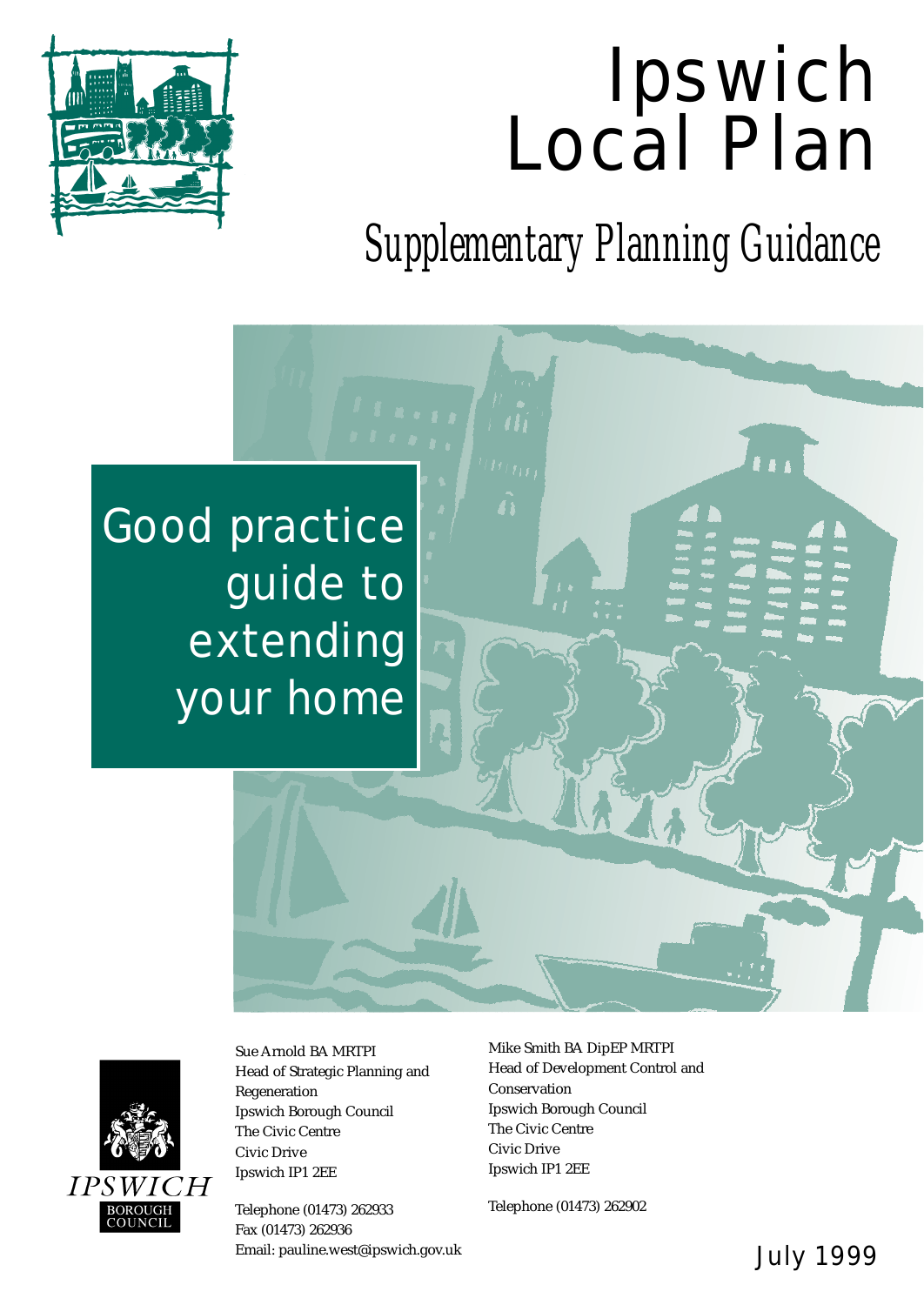#### **CONTENTS**

| 1. | Introduction                                   | Page 2  |
|----|------------------------------------------------|---------|
| 2. | <b>General Principles</b>                      | Page 3  |
| 3. | Design Guidelines                              | Page 3  |
| 4. | <b>Practical Considerations</b>                | Page 13 |
| 5. | Conclusion                                     | Page15  |
|    | Appendix 1 Local Plan Policy                   | Page 16 |
|    | Appendix 2 Sunlight and Daylight Good Practice | Page 17 |
|    | Appendix 3 Recommended Security Standards      | Page 19 |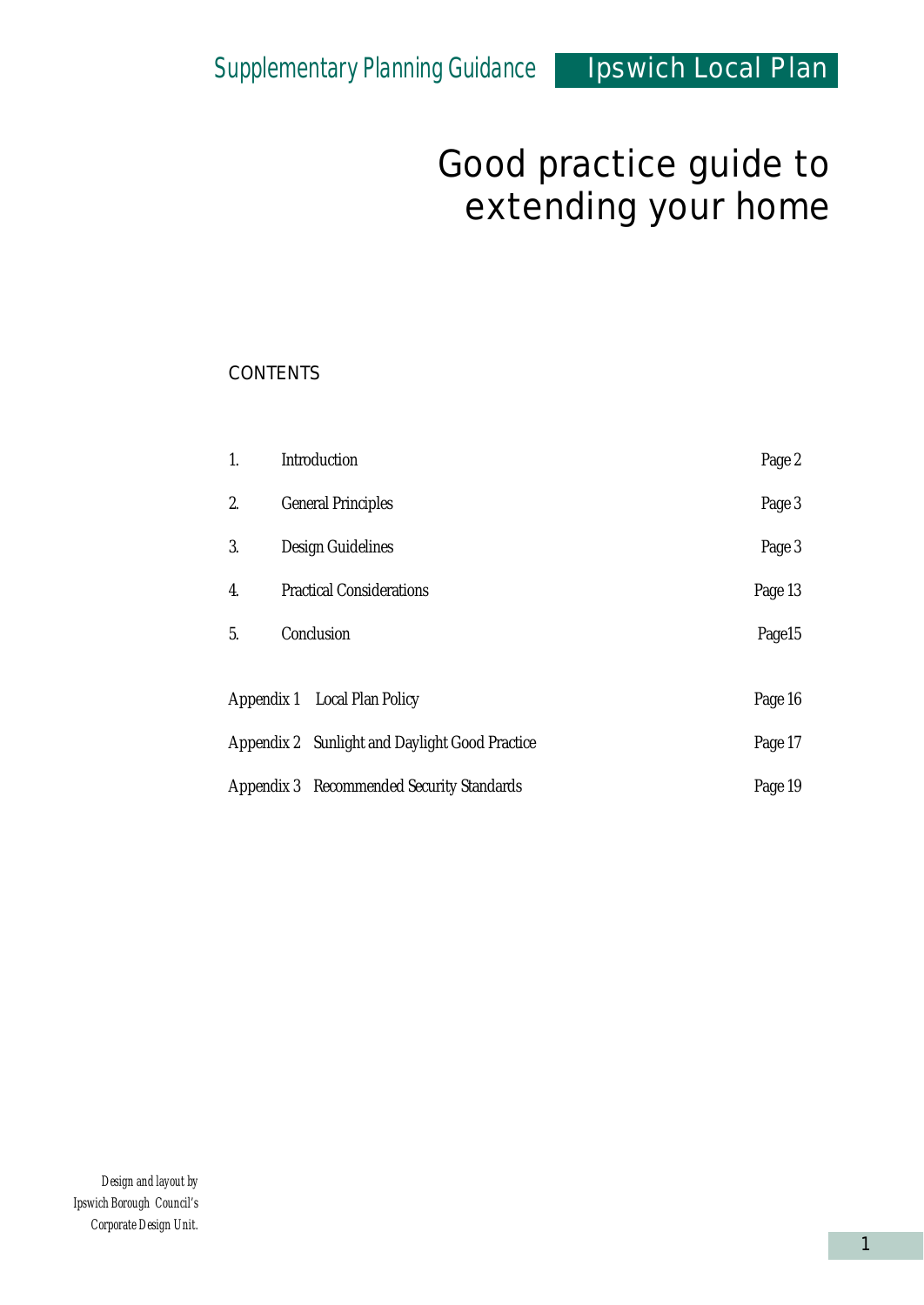#### 1. INTRODUCTION

1.1 The extension of homes to meet the changing needs of families is a proposal frequently submitted to the Council. Well designed and built extensions can add to the value of homes. Poorly designed and badly built additions will harm the appearance of the house and reduce its value. This Supplementary Planning Guidance aims to support Council policies concerned with the design of extensions (appendix one), and raise the standards of care and attention to detail in alterations to homes.

1.2 Extending your home is a big investment. To ensure you get the best possible extension for your needs, try to do the following things:

- Read this document
- Work out what your requirements are, not just now but in years to come. Think about how your family's needs made change.
- Look around your neighbourhood for extensions that you like. Talk to the owners about whom they employed and any problems they encountered.

1.3 This document applies to the commonly used methods of extending a house these include:

- Single Storey additions
- Two Storey additions
- **Loft Conversions**
- **Porches**
- **Garages**
- **Conservatories**

1.4 Alterations of these types may require planning permission. The Council's Planning Officers will be pleased to advise on whether permission is required. If your home is a Listed Building or in a Conservation Area, additional controls apply and a special approval known as Listed Building Consent may be needed. If you're in doubt as to whether this applies to you, contact the Development Control service at the Civic Centre.

1.5 You may also require Building Regulations Approval. Whereas Planning Permission deals with the appearance and location of the extension, Building Regulations Approval is concerned with safety and construction standards ensuring your extension does not collapse on you or your neighbour.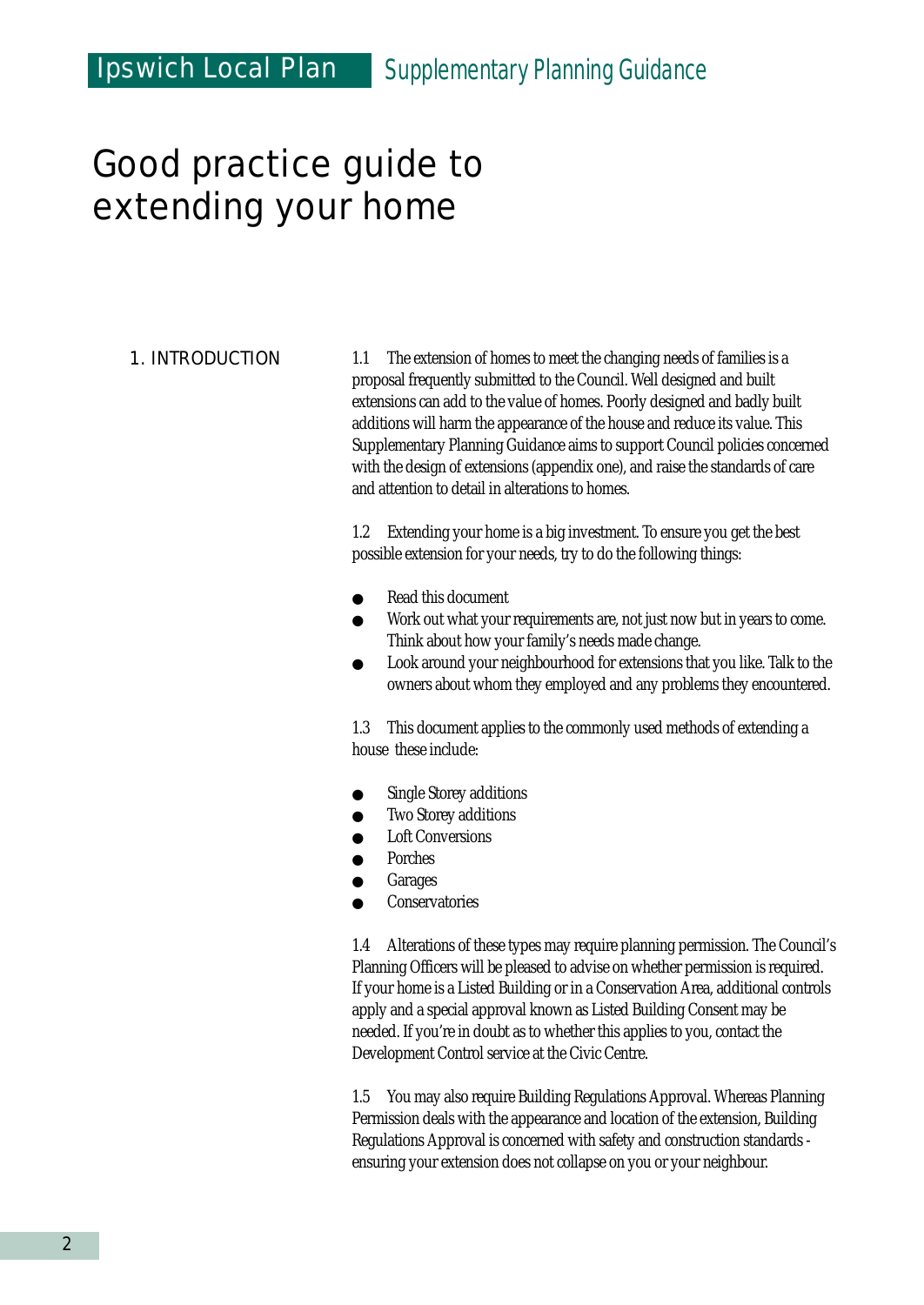2.1 Good design is not just a matter of personal taste. There are wellestablished principles which should be understood and observed. These principles can be divided into three categories:-

2.2 *Effect on Neighbours*:- This relates to the impact extensions have on homes close by, particularly in relation to privacy and access to light.

2.3 *Appearance*:- This category is concerned with how the extension looks, and the contribution it makes to the house and surrounding area. The considerations are usually - scale, height, alignment (building line) and use of materials.

2.4 *Practical Considerations:*- This is concerned with the environmental impact of the building, and with how to make the building flexible enough to meet your changing needs. Information given in this section is advice, your planning application won't be judged on these issues.

#### 3.1 Effect on Neighbours

3.1.1 Consider your neighbours when designing your extension. Care should be taken when building extensions hard up against a common boundary where this could lead to boundary disputes over overhanging eaves and guttering etc. The future need to access neighbouring property for maintenance purposes should be considered. Remember that you have a responsibility under the Party Wall Act to notify your neighbours before carrying out works close to a Party Wall.

3.1.2 Among the issues the Council will consider when dealing with your application include the effect it may have on your neighbour's privacy, sunlight, daylight and outlook.

#### 3.2 Privacy

3.2.1 People expect more privacy on the private garden sides of their homes. In urban areas some overlooking may be inevitable, however, every effort should be made to avoid overlooking of rear facing living room windows and garden 'sitting out' areas. This can be achieved through distance and design.

#### 2. GENERAL PRINCIPLES

#### 3. DESIGN GUIDELINES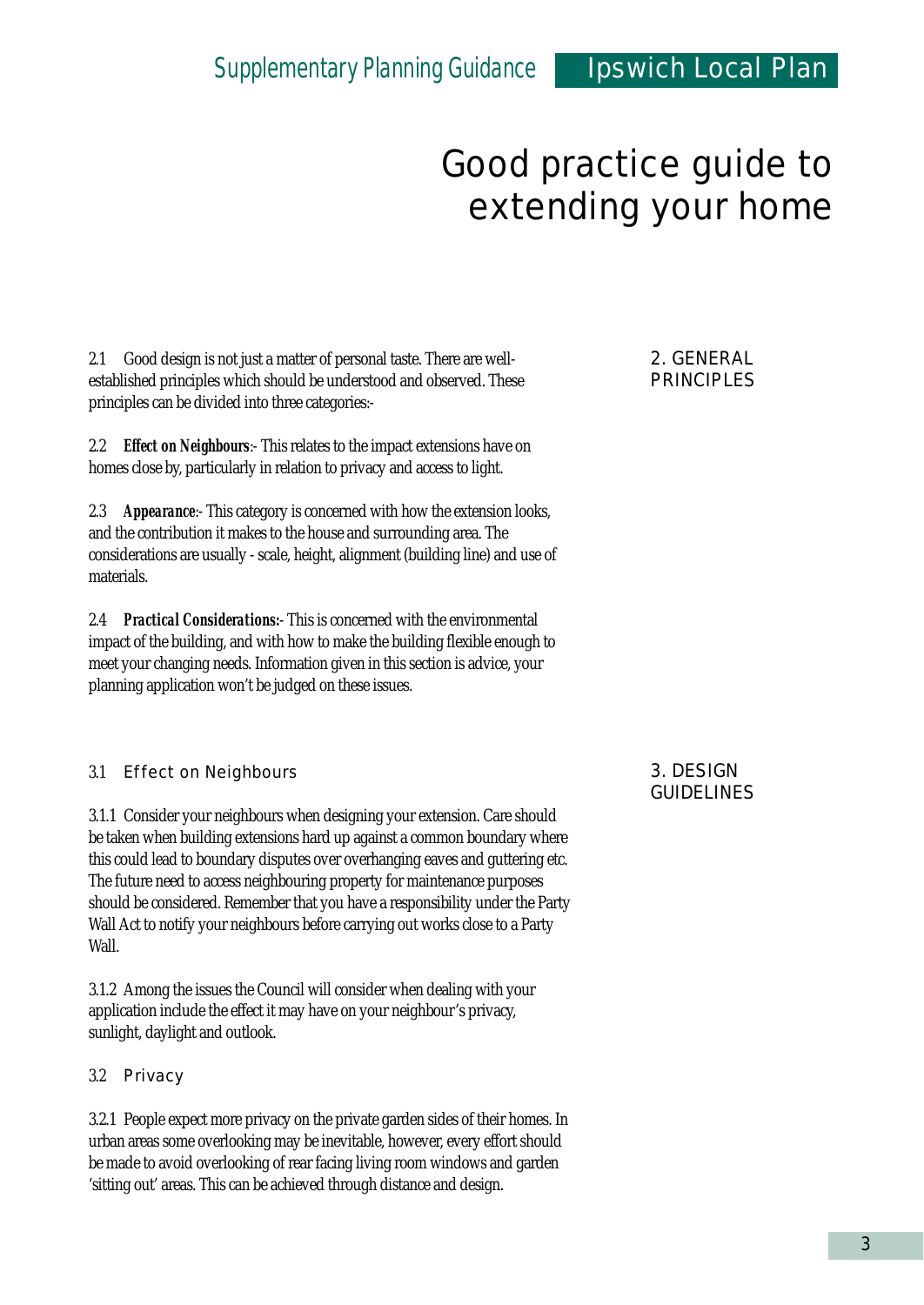3.2.2 In order to maintain a reasonable level of privacy, 1st floor windows on extensions to the rear of houses should be at least 21 metres from the back of homes directly opposite. This distance can be reduced to around 12 metres at the nearest corner where the back of houses are arranged at more than 90 degrees to one another. If the site slopes, or if the upper floors of the extension contain living rooms, these distances may have to be greater to maintain privacy.



3.2.3 Other techniques may be used to avoid loss of privacy; if you intend to have a window that could overlook your neighbour's garden or living room, you should incorporate an eye level fence or similar screen to maintain privacy. It is also important to avoid side-facing windows at ground floor level that overlook your neighbour's garden.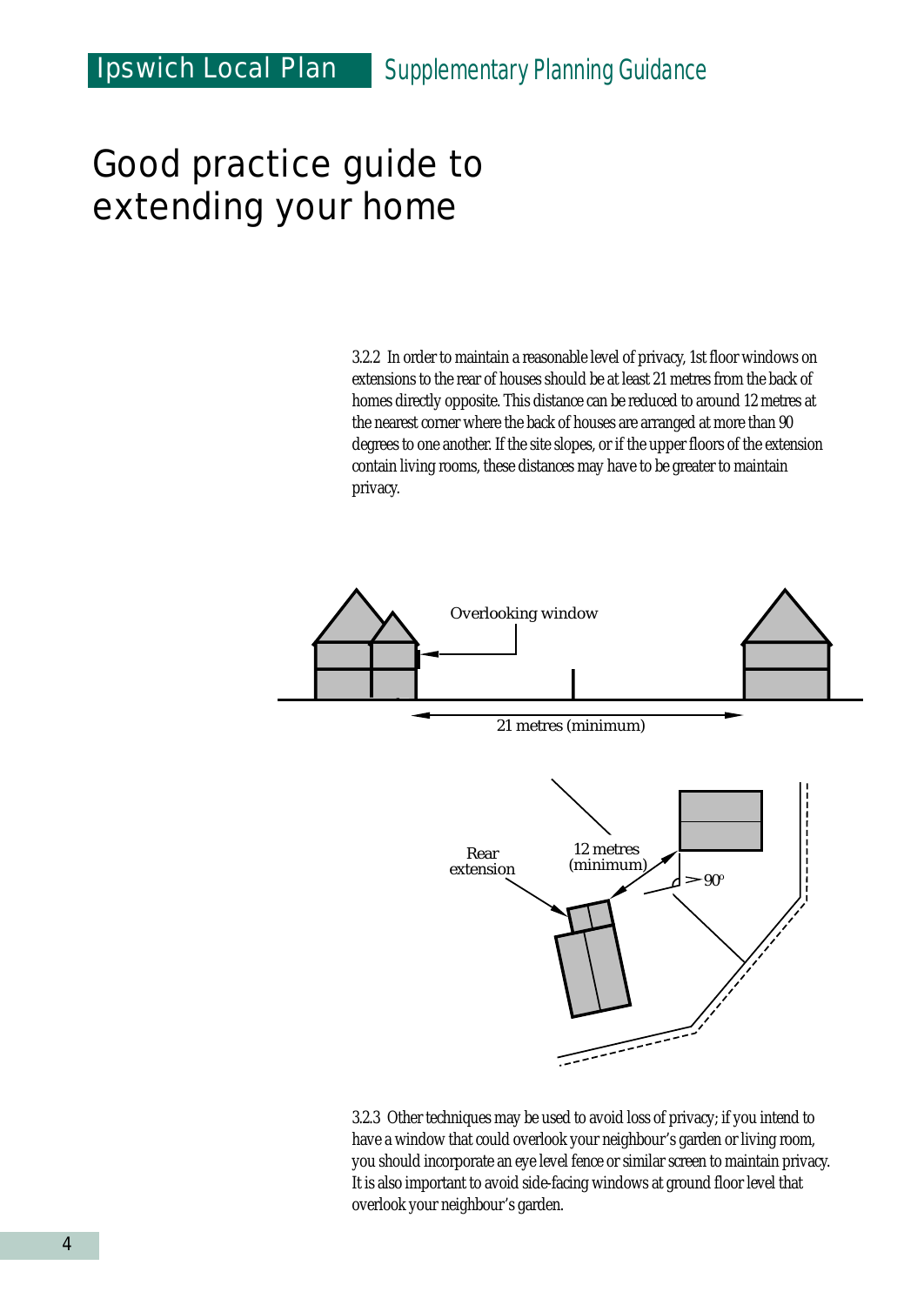#### 3.3 Daylight, Sunlight and Visual Intrusion

3.3.1 Good levels of natural daylight (light available generally from the sky), and direct sunlight, make houses more attractive, pleasant and energy efficient.

3.3.2 The size and position of extensions will affect the amount of light available to both the extended house and neighbour's homes. The impact of your extension on light levels in the living rooms, dining rooms and kitchens of yours and your neighbour's home are important. Bedrooms should also be considered but are less vital.

3.3.3 The Council will assess the plans for your extension against a set of standards known as the 'BRE Report Site Layout Planning for Daylight and Sunlight - A Guide to Good Practice 1991'. Proposals that do not conform are likely to be refused. A summary of the most important points can be found in appendix two. However, as a rough guide, extensions that cross both a horizontal and a vertical line drawn at 45° from the centre of a window will significantly affect the amount of light entering that window.

3.3.4 Whilst nobody has a right to keep the existing view from their home, the Council will consider the effect an extension may have on the outlook from a house. The emphasis here is not on preventing a change in outlook, but in avoiding undue intrusion to windows that make an important contribution to the amenities of the house.



*Elevation*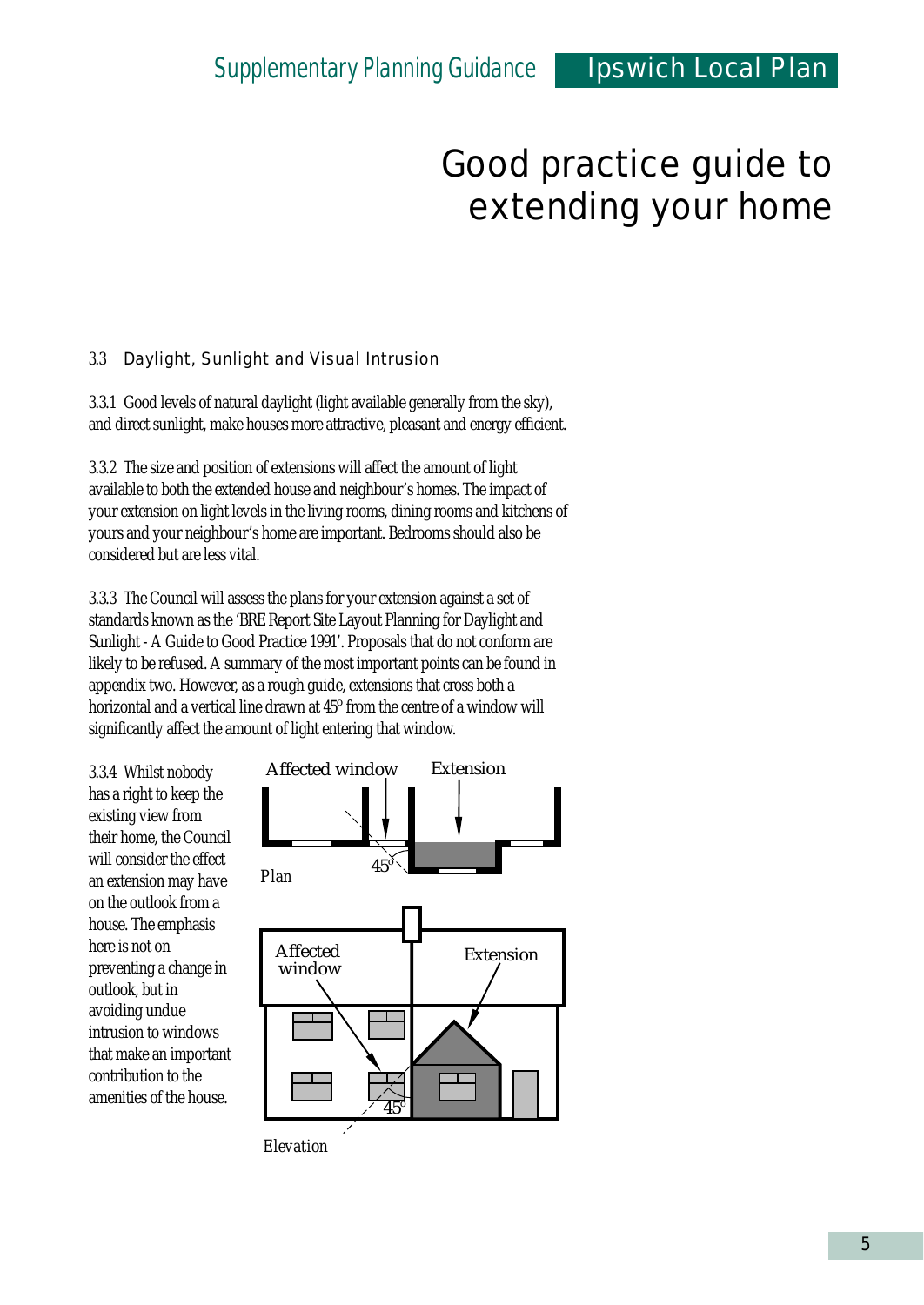3.3.5 Problems of overshadowing or visual intrusion are greatest when extensions are built close to boundary lines, for example extensions to the back of semidetached or terraced houses. Usually, unacceptable overshadowing and visual intrusion is avoided if single storey rear extensions do not project more than 3.5 metres from the adjacent building along (or close to) the common boundary. Larger extensions may be allowed if they are further from the common boundary. Appendix 2 sets out standards in relation to overshadowing.

3.3.6 The height of the extension will also affect the amount of available light. Two storey rear extensions close to common boundaries may have to be restricted to 3 metres in depth or less in order to prevent unacceptable overshadowing and visual intrusion.

3.3.7 Differences in site levels and orientation will also influence the effect a new building has on daylight and sunlight and should be taken into account when designing the extension.

3.3.8 Some houses are mutually dependent on their access to sunlight with the neighbouring property. In these cases, the Council will not give undue weight to the amenities of neighbours where your neighbour has carried out works which prejudice their own amenity.

#### 3.4 Appearance

3.4.1 Extensions and alterations to houses should respect the character and design of the original building. The extension should appear to 'belong' to the original building. In general, one modest extension will look better than a cluster of small ones around a house. It is also worth noting that some houses cannot reasonably be extended any more.

3.4.2 The position of an extension will influence the effect it has on the appearance of the building. By far the most common and practical type of extension is to the rear. Such extensions rarely have an impact on the street scene.

3.4.3 Side extensions present greater problems as they may have an impact on the street scene and on neighbours. However, single storey side extensions can often be added without difficulty. Two storey side extensions on the other hand can damage the character of an area by closing the gaps between buildings and creating a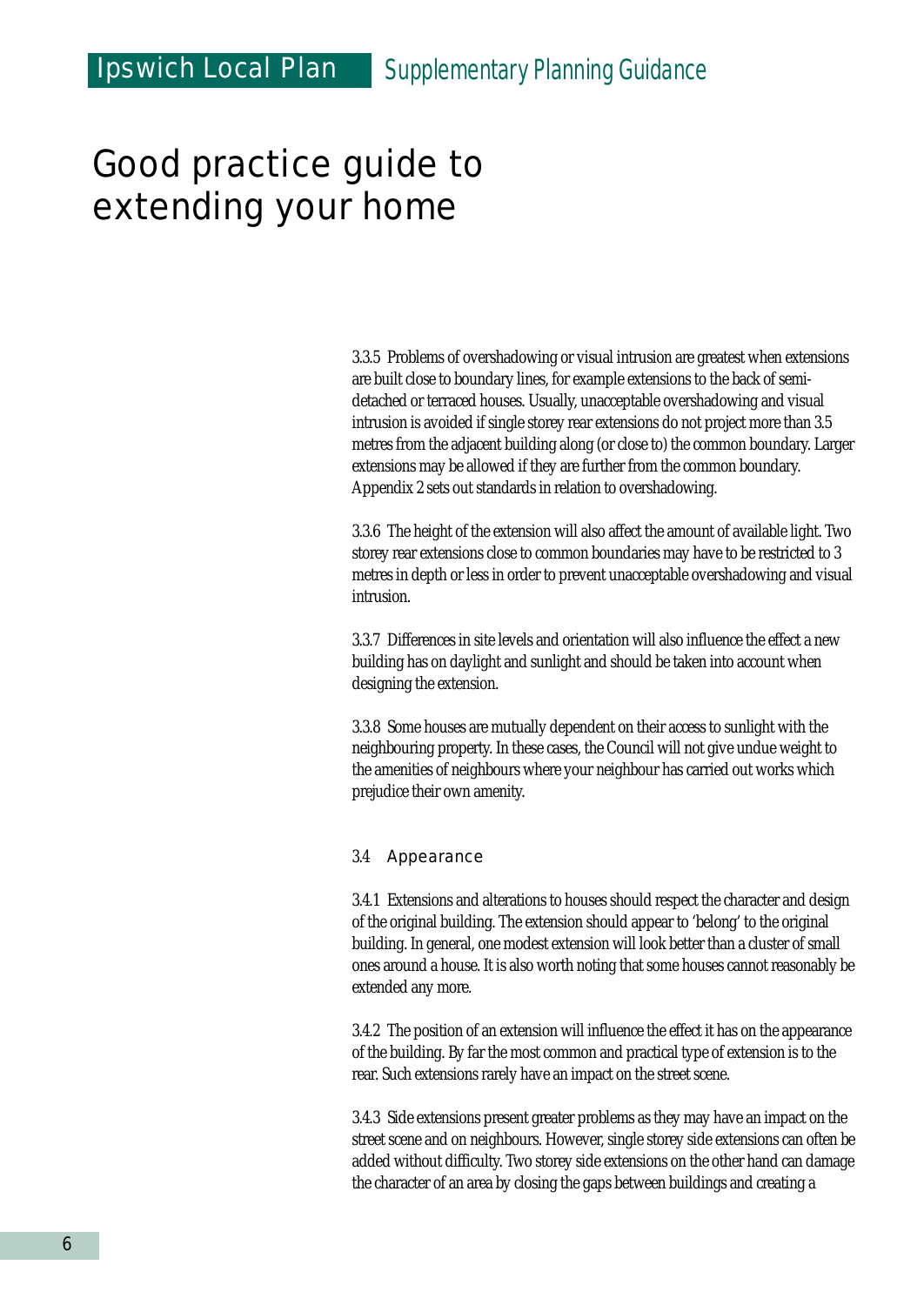'terracing effect'. Such proposals need to be designed with care. Normally, the Council will look for the first floor of such extensions to be set back by 4 metres from the front of the house. This helps to ensure that the appearance of space between the houses is preserved in the street scene.

3.4.4 Side extensions to houses on corner plots pose special design problems, not least of which is maintaining visibility lines at the junction. Normally, they should be restricted to a single storey.

3.4.5 Extensions to the front of houses can be the most damaging and need very sensitive handling. In general front extensions are to be discouraged, especially where the symmetry of a group of houses or an important building line would be disrupted.

3.4.6 If you have a large roof space, utilising this to create extra living space can often be carried out without harming the character of the house.

3.4.7 The following advice illustrates some of the features that should be considered when designing an extension. Whilst useful, it cannot cover every eventuality and it is recommended that the services of an architect or experienced designer are employed at an early stage. Employing a professional will help to ensure you get the best quality result and will frequently speed up the process - a good submission will help the Council to reach a quicker decision. Crucially, involvement of an architect or surveyor can ensure proper supervision on site and control of costs.

3.4.8 The visual impact of extensions can be grouped into three categories:

- Overall shape and proportions
- Layout of doors and windows
- Materials and detailing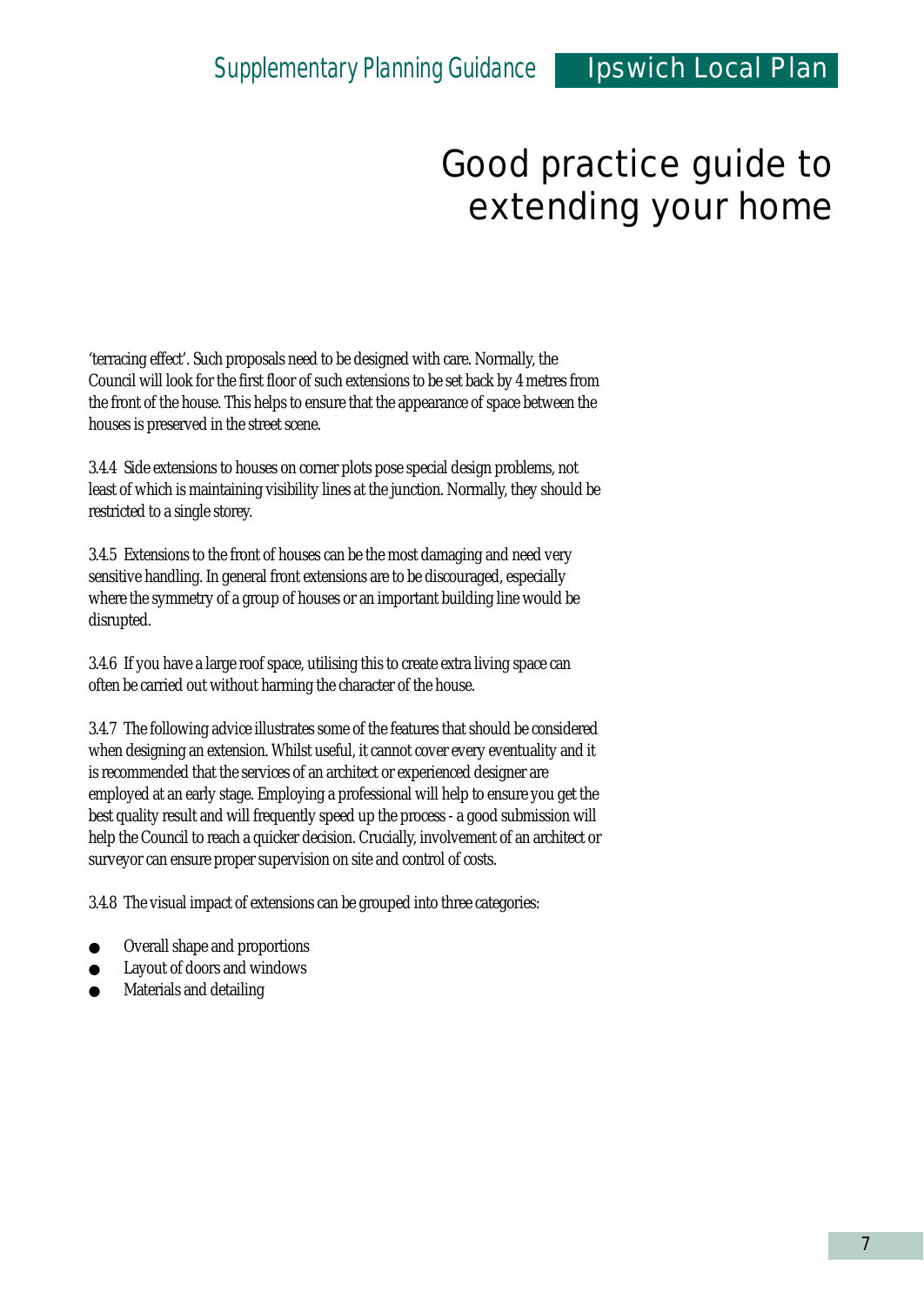#### 3.5 Overall Shape and Proportions

3.5.1 The shape and proportions of the extension should be in harmony with the house. Shape is heavily influenced by the type of roof chosen. Usually, the shape of the roof on the extension should be of a similar shape and style to the roof of the original building. Beware of complicated floor plans, they lead to odd roof shapes which can be difficult to match with the existing roof, visually unsatisfactory and technically difficult to build.



*Note: The initial lower cost of installing a flat rather than a pitched roof is often offset by ongoing maintenance costs. Flat roofs can require re-covering within 20 years; whereas pitched roofs may have a considerably longer life span.*

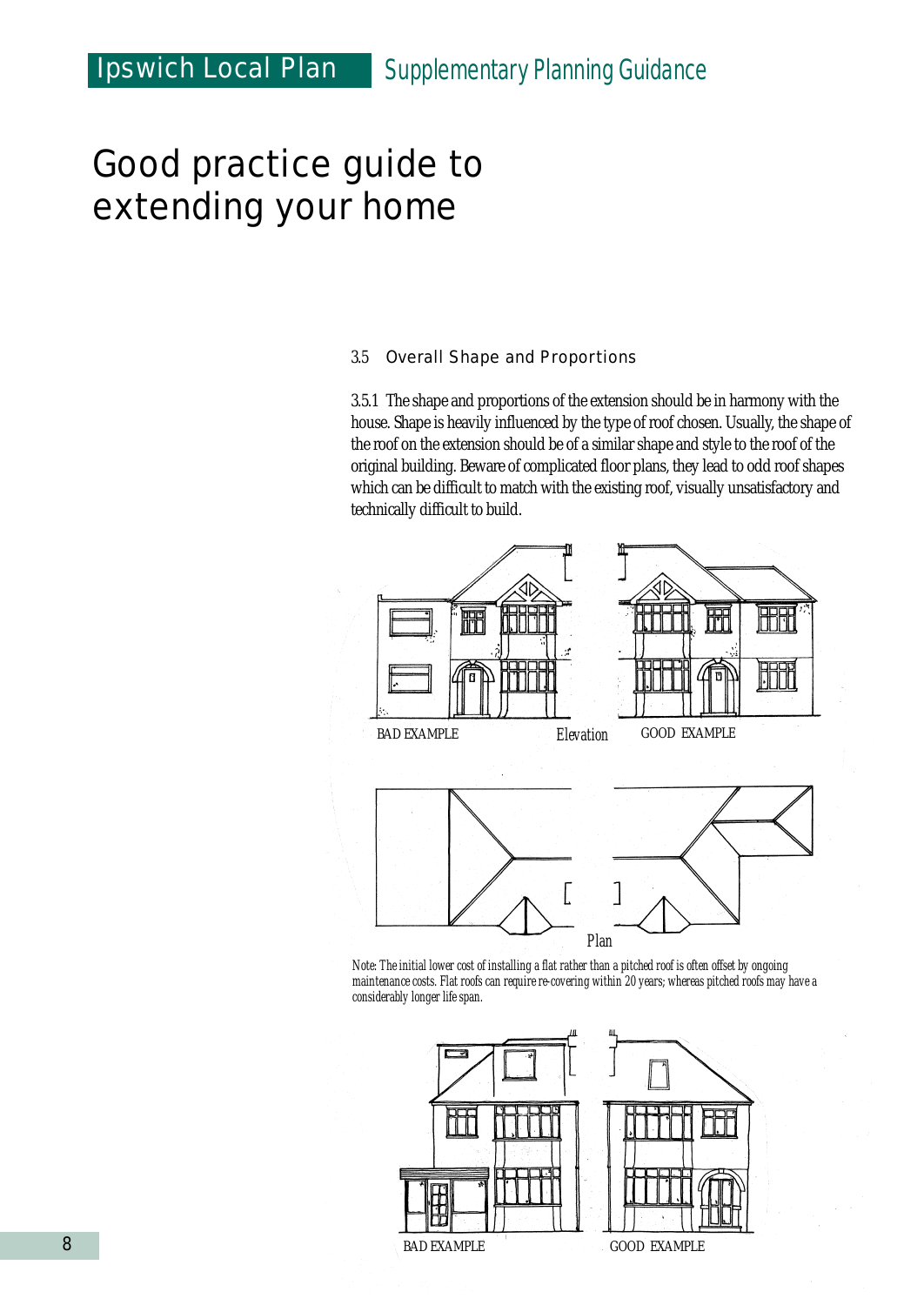3.5.2 The new extension should not dominate in size. Setting the extension back from the original building by up to a metre can help to make it appear subordinate. If the house is relatively new and a precise match of materials can be made, an extension in line with the front of the house may look best providing the symmetry of the original design is not disrupted.

3.5.3 The size of dormer windows shouldn't dominate the roof. Dormers will not suit every house design, but if being proposed they should be lower than the roofline and ideally set back so that some of the original roof is visible beneath them. Substantial alterations to the roof should be restricted to the rear of the house. Care should be taken to avoid problems of overlooking neighbouring gardens. Planning applications for ugly or over-dominant structures are most unlikely to be approved.

#### 3.6 Layout of Doors and Windows

General rules include; continuing the pattern of openings from the original building, positioning openings to complement the balance created by the new extension and ensuring the proportions and style of the windows echo those of the main building. These ideas are most easily understood with reference to the diagrams.

#### 3.6.1 Positioning

A pattern of openings similar to those on the original house will usually look best. If the extension has a narrow frontage, positioning the windows so they emphasise the central axis of the building will help to create balance. On two storey extensions, it's important that the ground floor looks capable of supporting the floor above. Using oversized windows or positioning windows very close to the corners of the building can have the opposite effect.



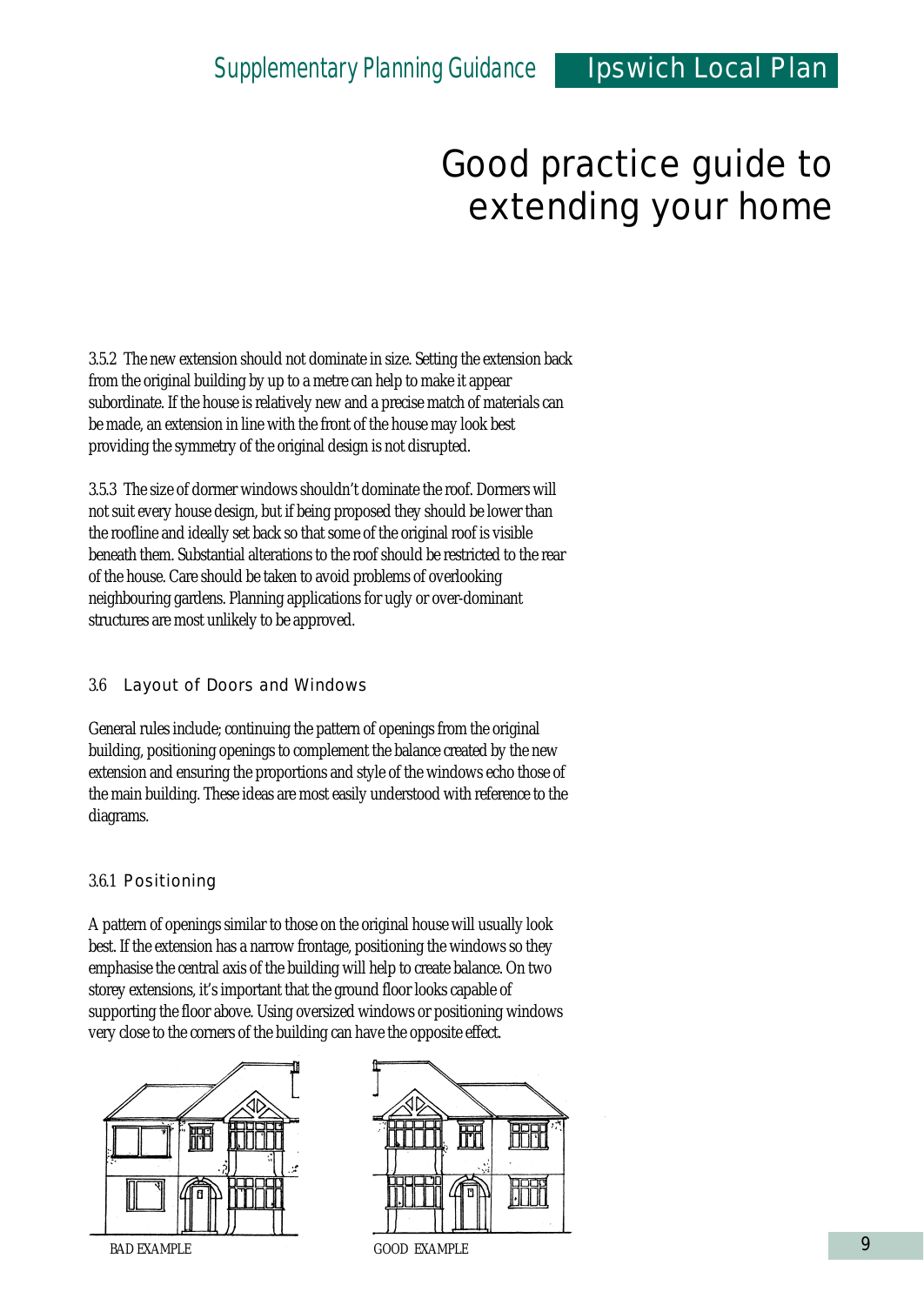## Ipswich Local Plan *Supplementary Planning Guidance*

## Good practice guide to extending your home

#### 3.6.2 Materials and Detailing

Choose materials for the exterior that make the extension seem as if it's part of the house. The detailing will seldom look wrong if it is 'borrowed' from the original building. The use of different materials may completely undermine visual continuity.

Careful matching of materials is important. Many houses are built of bricks that are no longer available, take care to find a good match. Always look at more than one brick from a batch as colours may vary. It may be worth asking your builder to make up a sample panel to help. Reusing the tiles from where the new roof connection is made or using second hand tiles of a similar colour can help. If a precise match cannot be made, often the best solution is to break up the building by setting the extension back as described earlier.



GOOD EXAMPLE



BAD EXAMPLE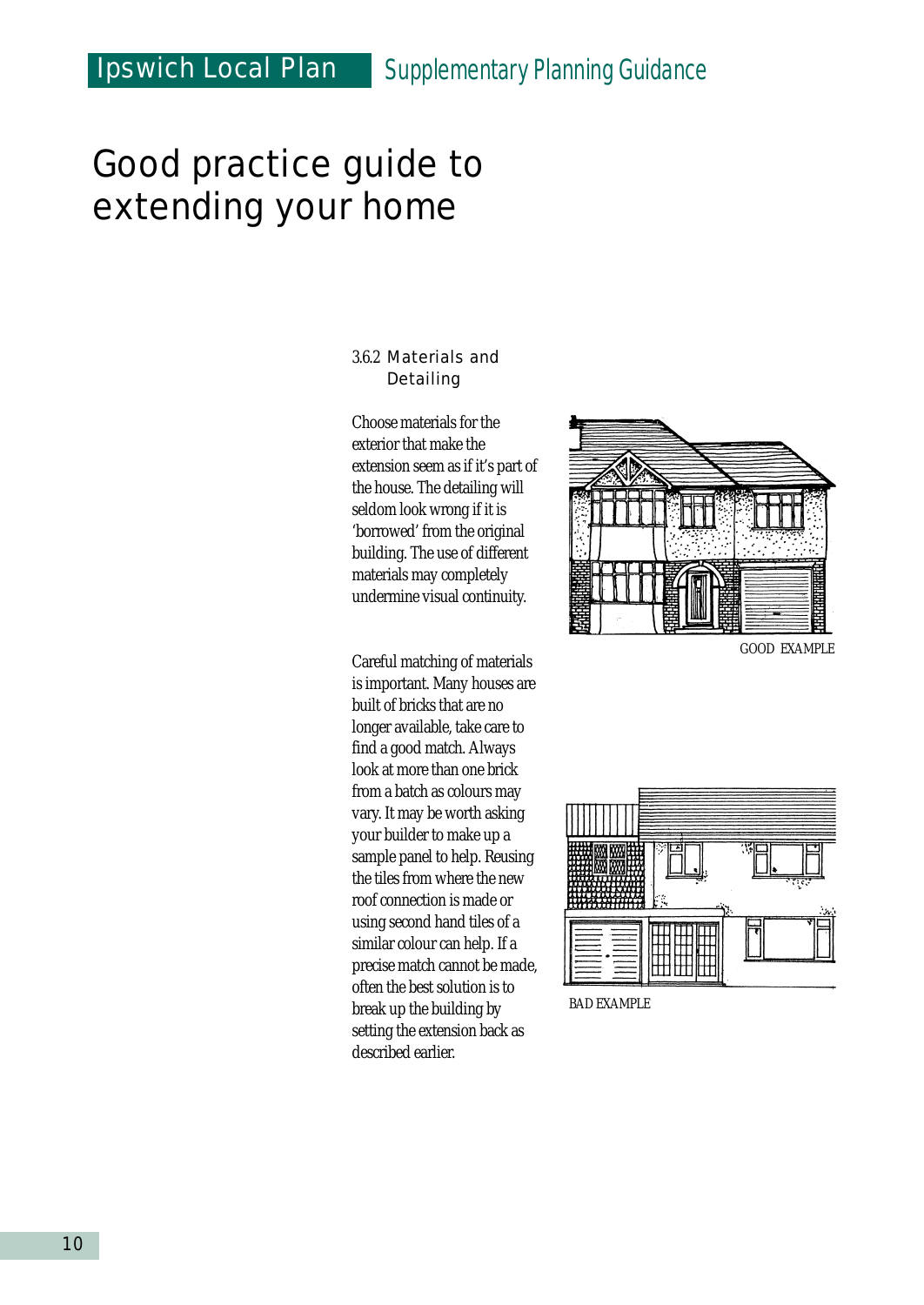Locate down pipes carefully. Rainwater pipes can cover unsightly junctions between the original house and the extension. Waste water pipes should be hidden from view from the street if possible. Prominent soil pipes may harm the appearance of your house, even to the extent of affecting its value.

Details such as string courses on the original building should be carried across to the extension if appropriate. Door and window openings should have all of the features of those on the original building. If ornamental lintels and sills are used on the main house they should be repeated - it's important that they appear large enough to bear the load above. Most windows and doors on older houses will be recessed slightly and it will look best if this is repeated on the extension. Recessing windows also helps to protect the frames from damage by rainwater.

#### 3.7 Garages and Porches

3.7.1 Adding a garage within the garden requires the same consideration to be paid to the effect on neighbours as any other extension. In addition, garages can present special problems, as they're often utilitarian in appearance and add little to the street scene. For this reason, setting the garage well back behind the front of the house is often appropriate. If this is not possible and the garage must be positioned close to the front of the house, the design of the doors and the detailing of the opening must be given careful consideration and the garage should be built and designed from materials that match the house. A hardstanding of at least 5.5 metres long in front of the garage must be achieved to allow cars to be parked on the forecourt without overhanging the pavement. (If you don't have a garage, the length of the hardstanding can be reduced to 4.5 metres.)

3.7.2 One of the greatest deterrents to the use of cycles is inconvenient storage at home. Make sure there's sufficient space to easily accommodate cycles if you're building a new garage.

3.7.3 Porches should be simple in design and modest in size. Generally alterations to the front of houses shouldn't project by more than 1.5 metres. This distance may be less if the house is close to the pavement. Meter cupboards and bin storage areas if visible from the street should be accommodated unobtrusively whilst being easy to get to.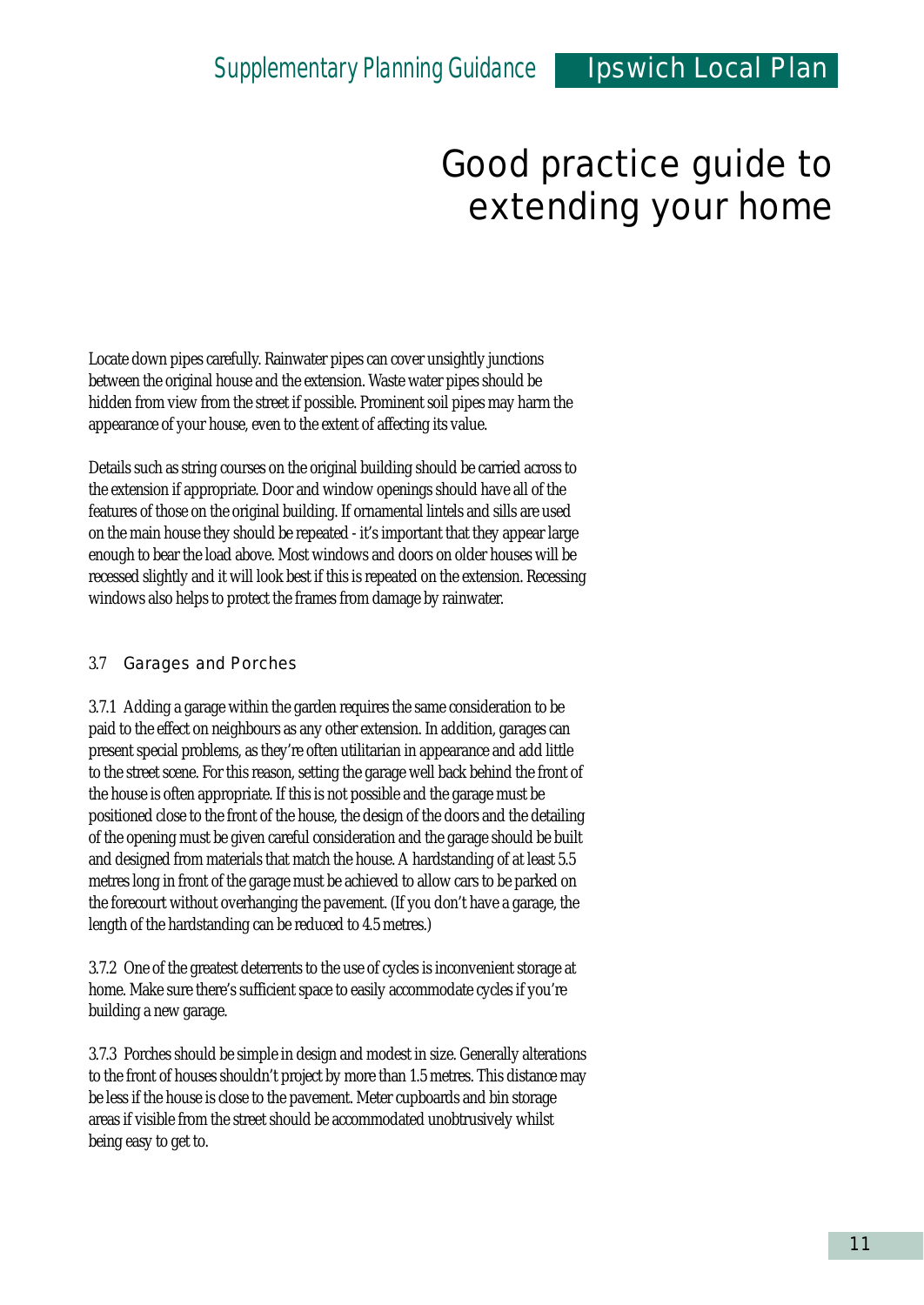#### 3.8 Other Planning Considerations

#### 3.8.1 Garden and Car Parking Space

Garden space is an important amenity for the occupiers of the house. The space around homes also influences the character of the street. The Council will encourage proposals for extensions to be kept to a reasonable size relative to the space around the house in order that an adequate area of garden space is retained.

Similarly, the Council may resist proposals for extensions that result in the loss of off-street car parking space. Large extensions providing additional bedrooms may lead to a need for additional parking space. Check with Development Control if you think this may apply to you.

Some housing estates are designed with an 'open plan' character. Large extensions which close the gaps between buildings may detract from the open feel of the area. When considering applications in these situations the Council will aim to preserve the original character of the area.

#### 3.8.2 Trees

The Council has a legal duty to protect trees. Many trees in the Town are protected by Tree Preservation Orders, Conservation Area legislation or other Planning Controls. Normally extensions within 6 metres of the mature canopy of protected trees will not be permitted. Prosecutions may be brought against people who have damaged protected trees. If you are in any doubt about the status of trees which may be affected by new building, check with the Council's Development Control Service.

Trees contribute a great deal to the quality and character of streets. Every effort should be made to avoid threatening trees by new building work and to ensure that the trees are protected during the construction process. It's important to accurately plot the location of trees when planning the site layout. Threats to trees on building sites include damaging roots during foundation and drainage run excavation works, causing the soil to become compacted, lowering or raising soil levels around the tree or the spillage of toxic materials such as diesel. Contact the Council if you need advice about protecting trees close to building works. If the loss of a tree is unavoidable a replacement should be planted in another location. Care should be taken to avoid planting trees too close to buildings as they may damage foundations as they grow.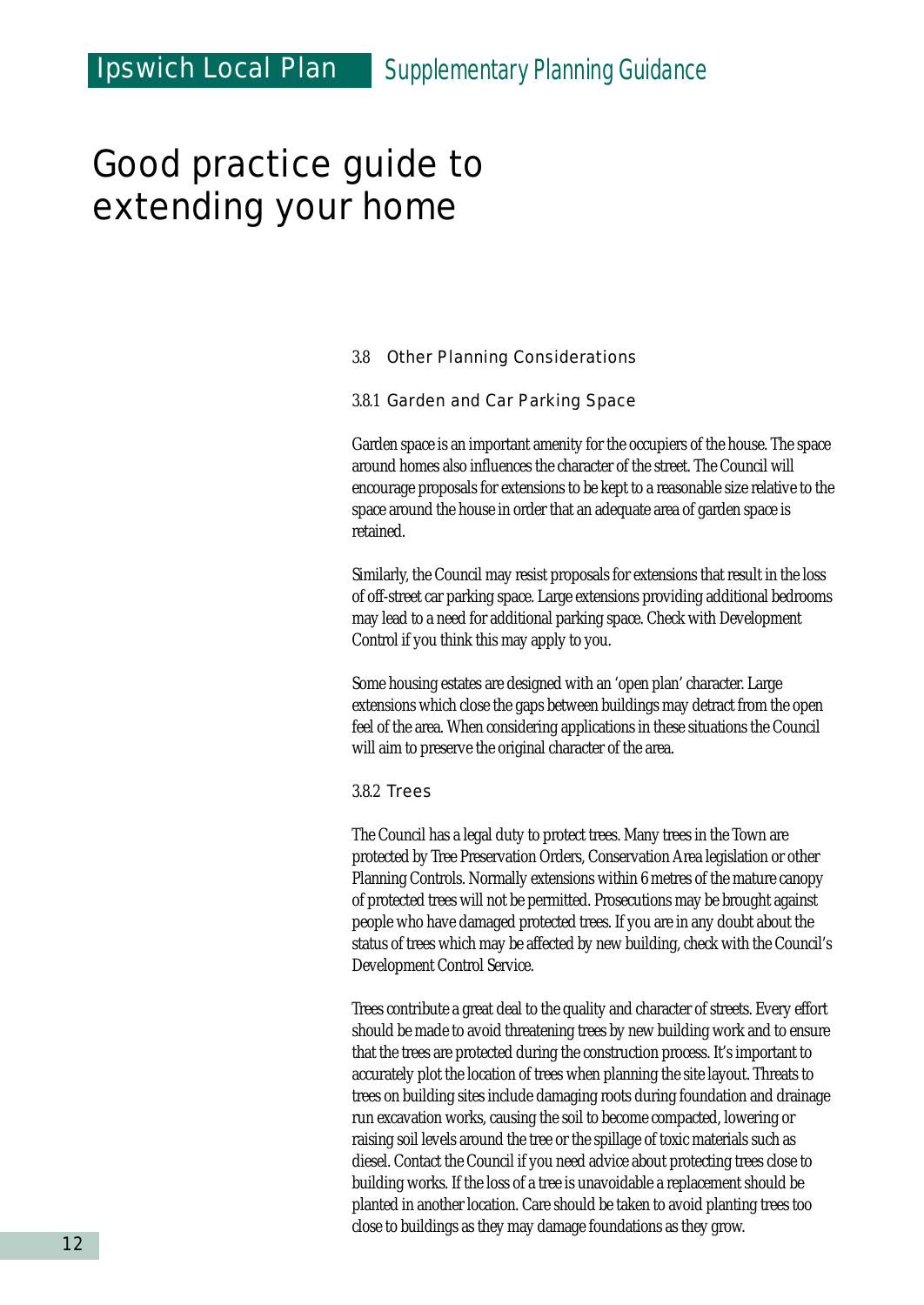#### 4 Practical Considerations

4.1 Issues such as space heating and water use are principally dealt with under the Building Regulations. Whilst the Council won't consider the following issues as part of a planning application, energy efficiency considerations have been included in this document so that they may be considered by you at the beginning of the building process. It is often too late to make changes to the design by the time the Building Control authorities are approached, (although the Council's Building Control officers will be pleased to offer advice at the Planning Stage). The following principles and ideas are offered as advice. Applying them can lead to warmer, safer homes that are cheaper to run and cause less damage to the environment.

#### 4.3 Energy Efficiency

4.3.1 Buildings in the UK use around half of the nations energy and are responsible for around half of the  $CO<sub>2</sub>$  'greenhouse gas' pollution. Much can be done at little or no extra cost to minimise that impact new buildings have on the environment. Energy efficiency is especially important for extensions because any rooms outside the original building envelope tend to be more difficult (and expensive) to heat.

4.3.2 The energy efficiency of buildings is governed by two factors:

- Minimising heat loss through high levels of insulation; and,
- Maximising heat gain from sunlight (Solar Gain).

#### 4.3.3 Insulation

It is worth remembering that the Building Regulations Standards on insulation levels are minimum standards. Insulating the building to higher standards will lead to greater benefits of warmer rooms and reduced heating bills.

The benefits of insulating the roof space, cavity walls and installing doubleglazing are well known. It is also worth considering insulating the floor and supplementing the cavity wall insulation with internal wall insulation when designing the new building. Additional insulation such as this will reduce heating bills and help rooms to warm up quickly. The Council's Building Control officers will be pleased to advise on the best way to do this. In general, 200mm of loft insulation and around 75mm of cavity wall insulation are recommended.

#### 4. PRACTICAL CONSIDERATIONS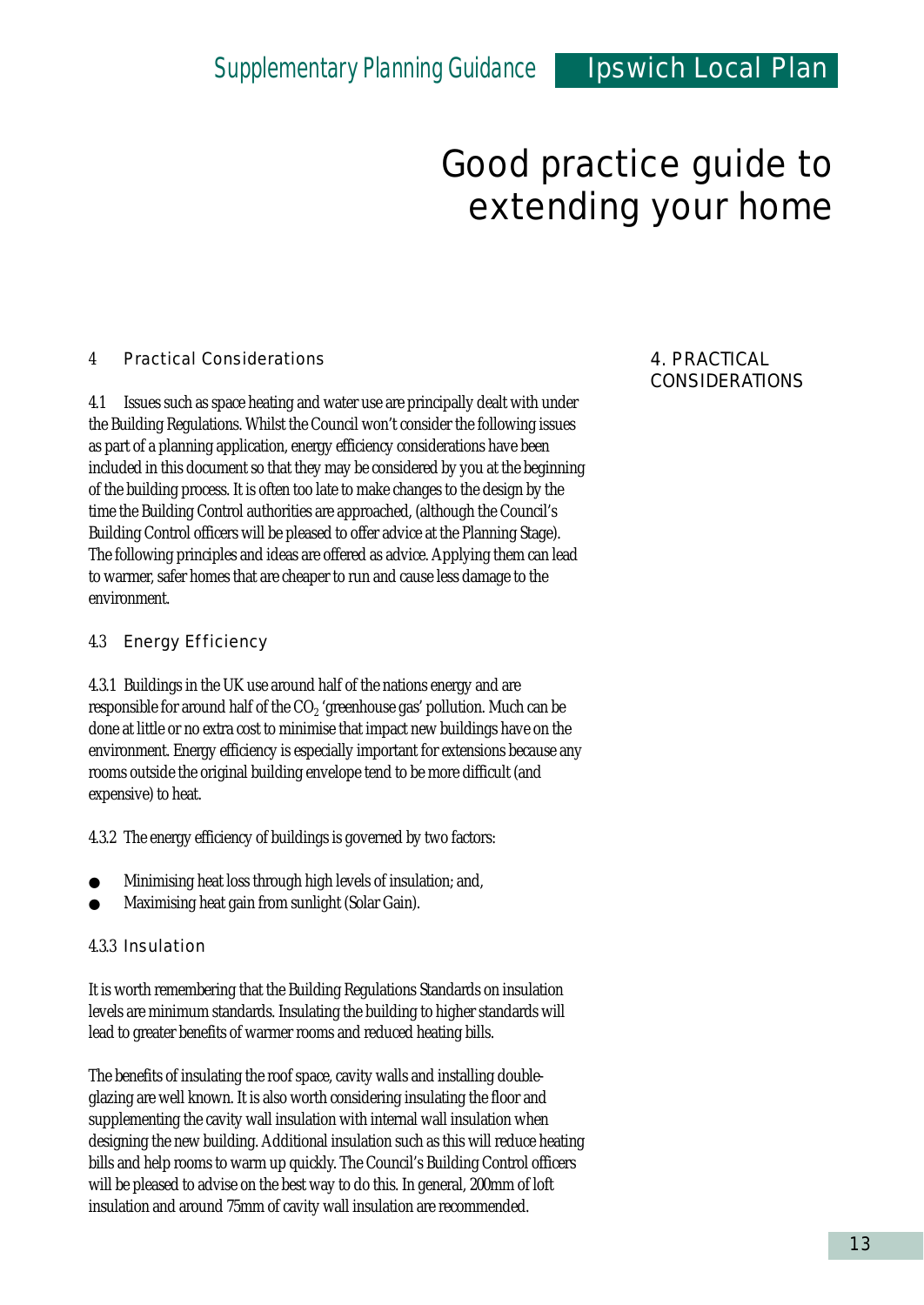Remember that high insulation levels can lead to condensation problems. Either 'warm roof' construction or a ventilated roof space can overcome this risk.

#### 4.3.4 Solar Gain

If the extension will receive direct sunlight (i.e. faces within 30° of south), designing it to make good use of that 'free' energy will reduce heating bills. The most important principle is to ensure windows on the southern side of the building cover a greater area than those on the north side. The height of windows usually has a greater impact on the amount of sunlight a room will receive than their width.

Arranging the internal layout of the extension so that living rooms and main bedrooms are on the southerly side of the building will further help to reduce heating bills. Care must still be taken to avoid problems of overlooking and to produce an attractive design.

Heating large extensions can over-stretch the existing heating system. If you are considering upgrading your heating system fitting a condensing boiler will generally be more efficient. Fitting thermostatic radiator valves will also help to keep heating cost low.

#### 4.4 Building Materials

4.4.1 Using appropriate high quality reclaimed building materials can not only save resources but may allow a closer match to be made with the materials of the original house. Take care to ensure they're fit for the purpose.

4.4.2 The Council recommends that the use of tropical hardwood is avoided. A good range of soft and hardwood is now available from sustainably managed forests in the UK and Europe, check the source of the wood from the supplier. The use of UPVC as an alternative to wooden door and window frames is not recommended. The production process has raised concerns among environmentalists and, contrary to manufacturers claims, the material is neither maintenance free nor a deterrent to forced entry.

4.4.3 Some insulation materials contain chemicals that are harmful to the environment (such as CFC's). However, it is now possible to buy more environmentally benign insulation materials based on man made mineral fibres or recycled paper. Again, check with the supplier to ensure you don't buy environmentally harmful products.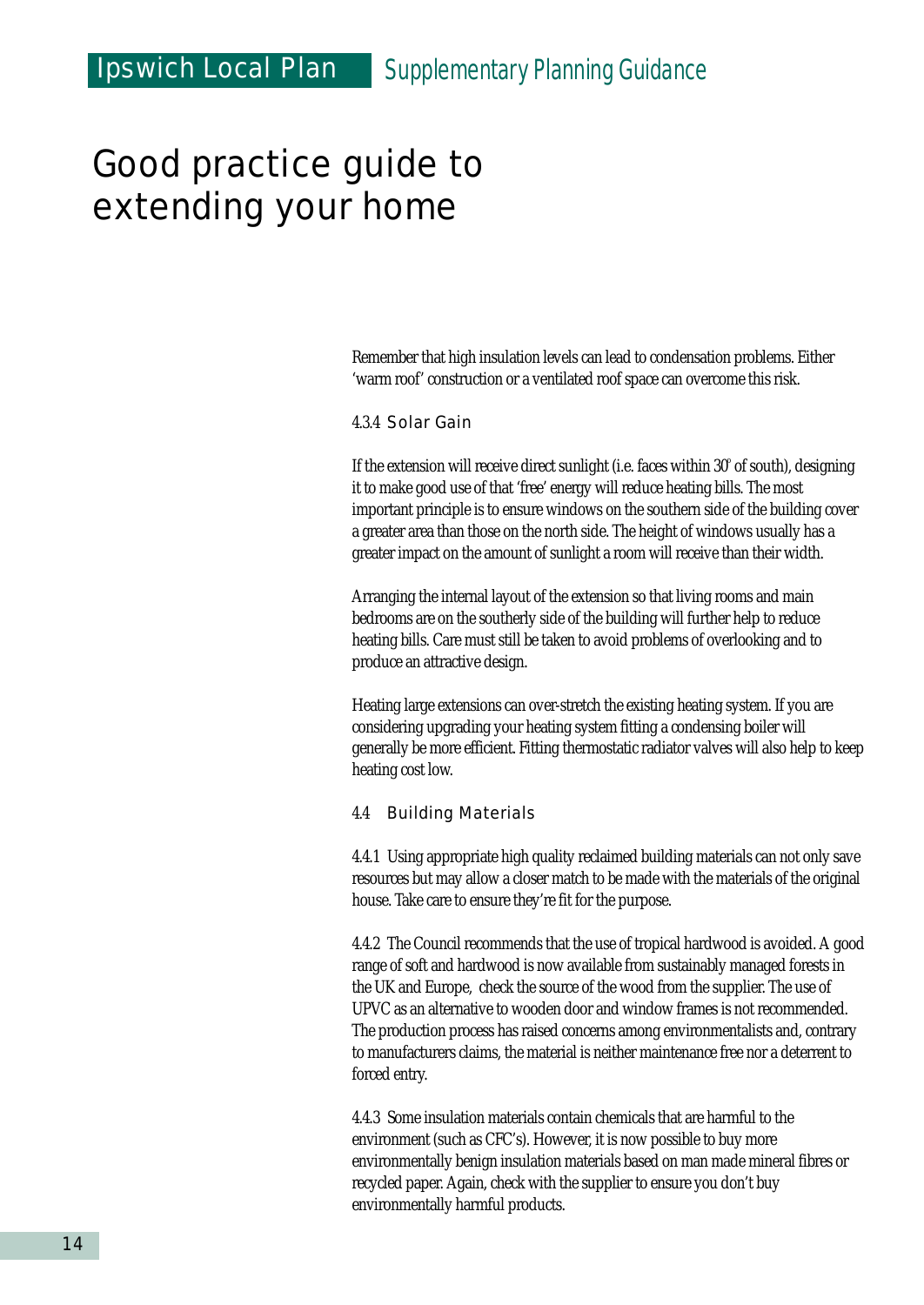#### 4.5 Water

4.5.1 Water conservation is an important issue in the region. Incorporating water butts within the design of new extensions can help to reduce the amount of water used in the garden or for washing cars. Selecting appliances that make efficient use of water such as low flush WCs will also help. If ground conditions permit, the use of soakaways which allow surface water to filter naturally back into the ground is recommended.

#### 4.6 Other Factors

4.6.1 The Council has published guidance on housing design which is accessible to disabled people (Accessible General Housing - December 1997). Following it will make the rooms more accessible to disabled people living in or visiting your home, and the extra circulation space can make life easier for ablebodied people. If your extension involves relaying the driveway, try to make it wide enough for a wheel chair user. Side extensions often encroach on passages to back gardens - if you're planning a side extension, try to leave the side passage wide enough for wheelchairs.

4.6.2 Some houses are designed to make use of windows as a means of escape in the event of a fire. Think about how the extension may affect emergency escape routes.

4.6.3 Extensions often involve a new front or back door. The fitting of locks to a recognised standard can enhance the security of your home. Appendix three sets out the standards recommended by Suffolk Constabulary.

#### 5 Conclusion

5.1 The advice given in this document is intended to act as a 'signpost' to issues that should be considered when carrying out new building works, and to offer some solutions. You may have others. It is not an exhaustive list and cannot cover every eventuality. However, by applying the spirit of the advice, homeowners in Ipswich may successfully meet their needs for extra space whilst protecting the character of the Town and reducing the impact on the environment. If there are any aspects of this document about which you would like more information, Planning Officers at the Council will be pleased to help.

#### 5. CONCLUSION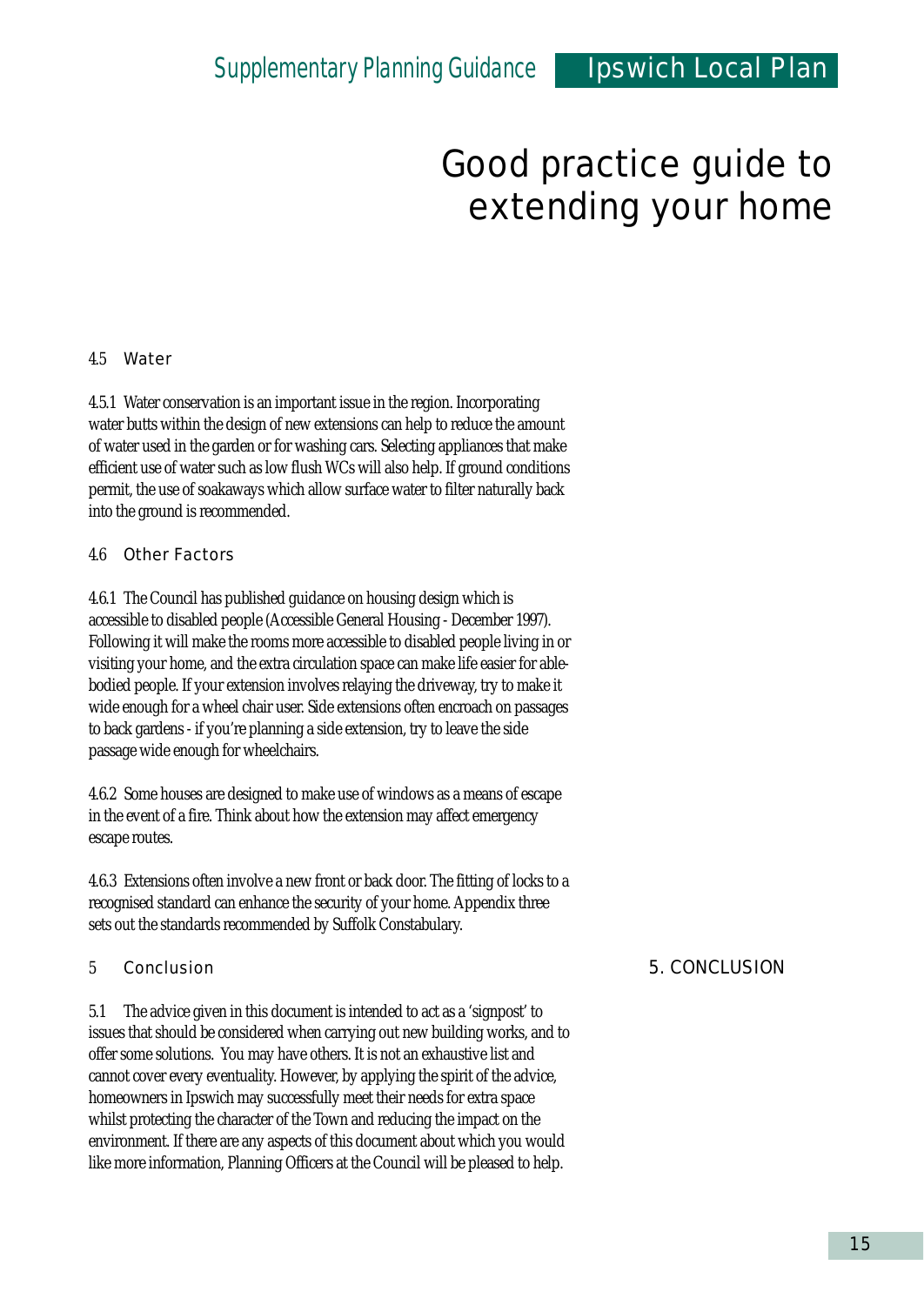## *Appendix 1* Relevant Local Plan Policy

- BE8 Extensions to residential buildings will be permitted providing they:
	- (a) are well designed and in harmony with the character and appearance of the original building and its surroundings;
	- (b) do not lead to the creation of a terracing effect of detached or semi-detached properties in the street;
	- (c) do not lead to undue overlooking of neighbouring properties;
	- (d) would not have an overbearing effect on the outlook of neighbouring properties, or lead to an unreasonable loss of their natural daylight or sunlight enjoyment; and
	- (e) do not lead to an unacceptable reduction in garden area or off-street car parking space.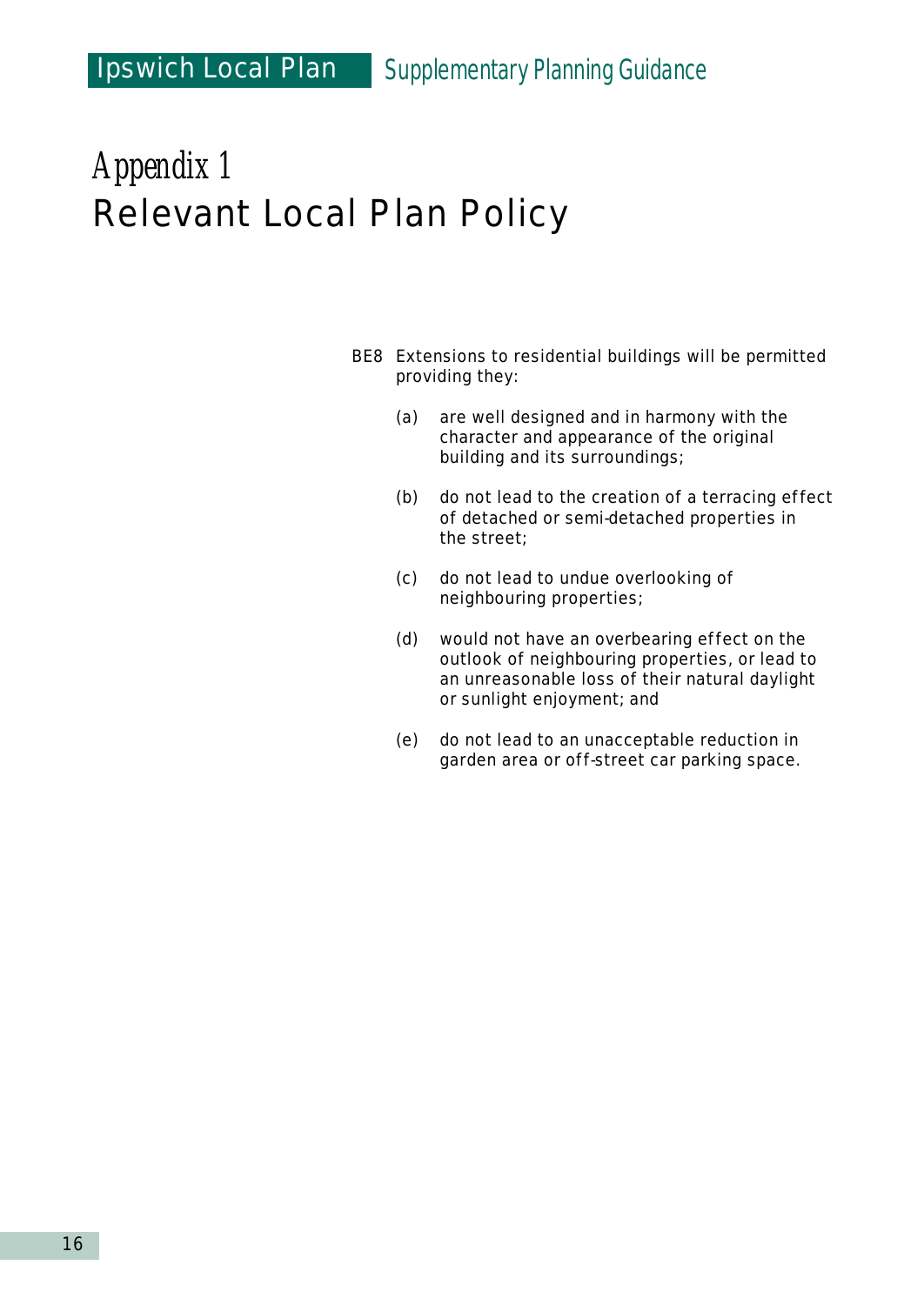## *Appendix 2* Sunlight and Daylight Good Practice

The following information is taken from the BRE Site Layout Planning for Daylight and Sunlight Good Practice Guide (1991). The Council will use these standards to judge the impact new extensions may have on surrounding buildings in terms of daylight, sunlight and overshadowing.

Living rooms, dining rooms and kitchens are important when considering the impact of extensions on existing buildings. Bedrooms should also be analysed although they are less important.

#### Daylight

The access to diffuse daylight in neighbouring properties may be affected if any part of a new extension measured in a vertical section, perpendicular to a main window wall of the neighbouring house crosses a line drawn at 25° from the centre of the lowest window. This will be the case if either:

- $\bullet$  the vertical sky component measured at the centre of an existing main window is less than 27%, and less than 0.8 times its former value; or
- the area of the working plane in a room which can receive direct sunlight is reduced to less than 0.8 times its former value

#### The 45 Degree Approach

This method can be used to assess the diffuse skylight impact on the house next door where extensions adjoin the front or rear of a house. It applies only where the nearest side of an extension is perpendicular to the window and is not valid for windows which directly face the extension or for buildings opposite. In this method a significant amount of light is likely to be blocked if the centre of the window lies within 45° lines on both plan and elevation.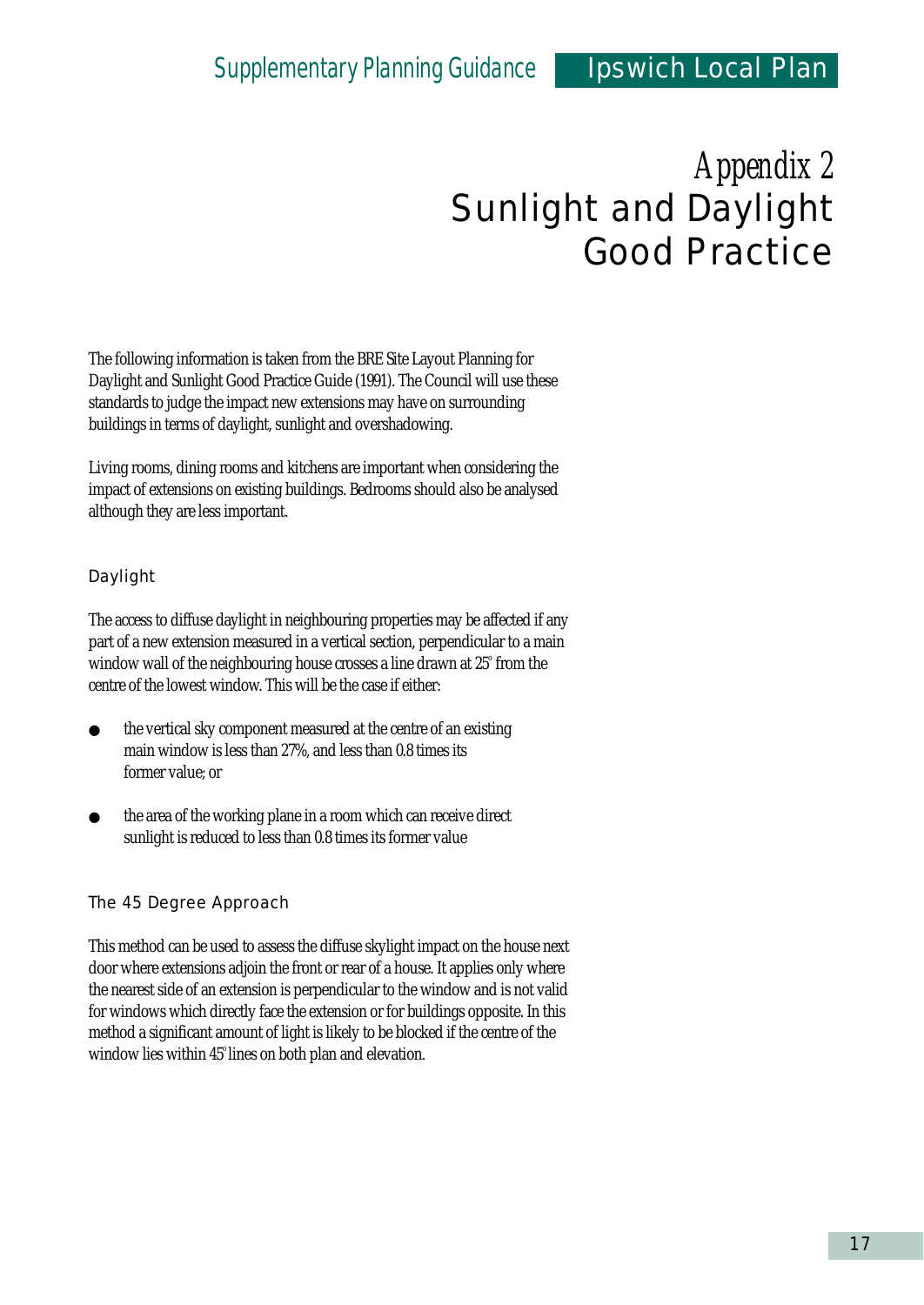### Ipswich Local Plan *Supplementary Planning Guidance*

## *Appendix 2* Sunlight and Daylight Good Practice

#### Sunlight

If a living room of an existing house has a main window facing within  $90^{\circ}$  of due south, and any part of a new extension subtends an angle of more than 25% to the horizontal, measured from the centre of the window in a vertical section perpendicular to the window, then the sun lighting of the existing dwelling may be adversely affected. This will be the case if a point at the centre of the window, in the plane of the inner window wall receives in the year less than one quarter of annual probable sunlight hours including at least 5% of annual probable sunlight hours between 21 September and 21 March, and less than 0.8 times its former sunlight hours during either period.

#### Shadows

No more than two fifths and preferably no more than a quarter of any garden or amenity area should be prevented by buildings from receiving any sun at all on 21 March. If as a result of new development, an existing garden or amenity area does not meet these guidelines, and the area which can receive some sun on 21 March is less than 0.8 times its former value, then the loss of sunlight is likely to be noticeable.